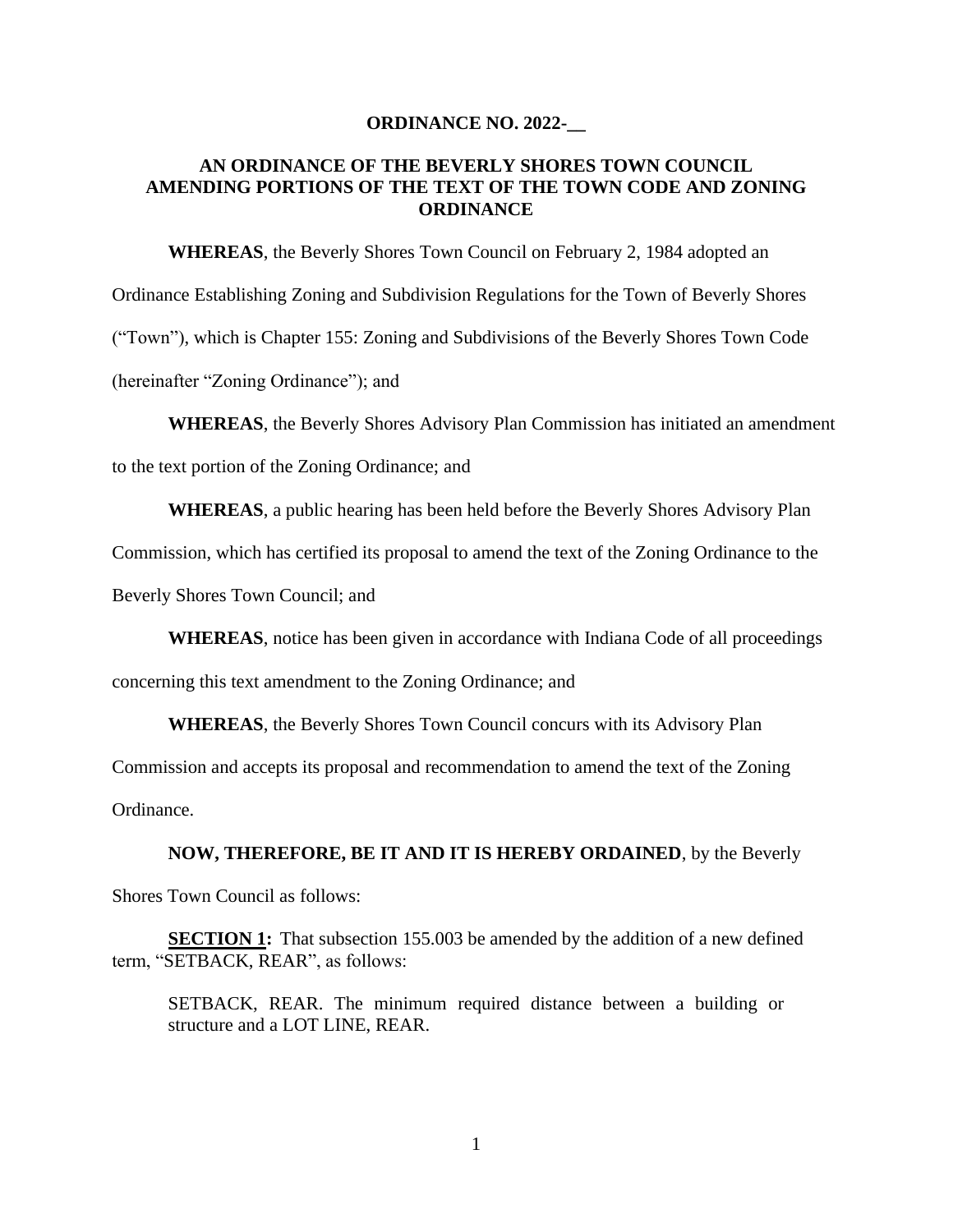**SECTION 2:** That subsection 155.003 be amended by the addition of a new defined term, "SETBACK, SIDE", as follows:

SETBACK, SIDE. The minimum required distance between a building or structure and a LOT LINE, SIDE.

**SECTION 3:** That a new subsection 155.082(J)(4) be added and read as follows:

A driveway may be located in one of either the front setback or rear setback, as applicable, and may extend not more than 4 feet into one side setback (other requirements for driveways can be found in § 155.138, and additional limitations apply if the construction of or location of the driveway would affect a steep slope as provided in § 155.140 through § 155.145); and

**SECTION 4:** That a new subsection 155.138(B)(6) be added and read as follows:

No driveway in the residential district, or that is subject to the regulations applicable to the residential district, shall be constructed on or located within a required setback except as permitted in this paragraph. A driveway may be located in one of either the front setback or rear setback, as applicable, and may extend not more than 4 feet into one side setback (additional limitations apply if the construction of or location of the driveway would affect a steep slope as provided in § 155.140 through § 155.145).

**SECTION 5:** This Ordinance 2022-<br>shall be in full force and effect from and after its passage

and adoption as provided by law.

**ALL OF WHICH IS ADOPTED** by the Town Council of the Town of Beverly Shores,

Indiana, this day of , 2022.

## **BEVERLY SHORES TOWN COUNCIL**

 $\overline{\phantom{a}}$  , which is the set of the set of the set of the set of the set of the set of the set of the set of the set of the set of the set of the set of the set of the set of the set of the set of the set of the set of

 $\text{By:}\_\_\$ 

Geof Benson, President

Susan Loeb